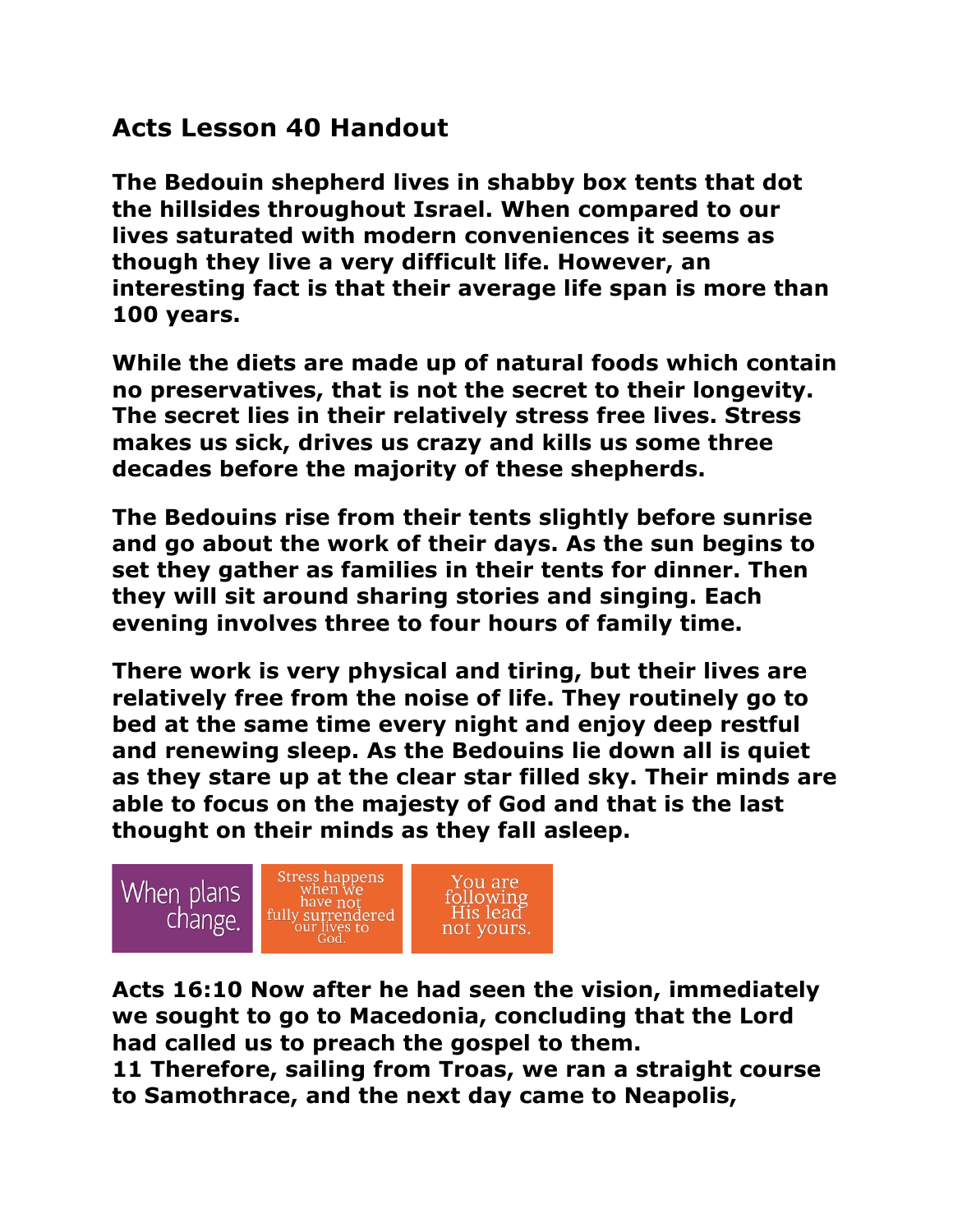**12 and from there to Philippi, which is the foremost city of that part of Macedonia, a colony. And we were staying in that city for some days.** 





**13 And on the Sabbath day we went out of the city to the riverside, where prayer was customarily made; and we sat down and spoke to the women who met there. 14 Now a certain woman named Lydia heard us. She was a seller of purple from the city of Thyatira, who worshiped God. The Lord opened her heart to heed the things spoken** 

**by Paul.**

*Proverbs 21:1The king's heart is in the hand of the LORD; he directs it like a watercourse wherever he pleases.* 

Stress is relieved when we surrender that person to Jesus.

**15 And when she and her household were baptized, she begged us, saying, "If you have judged me to be faithful to**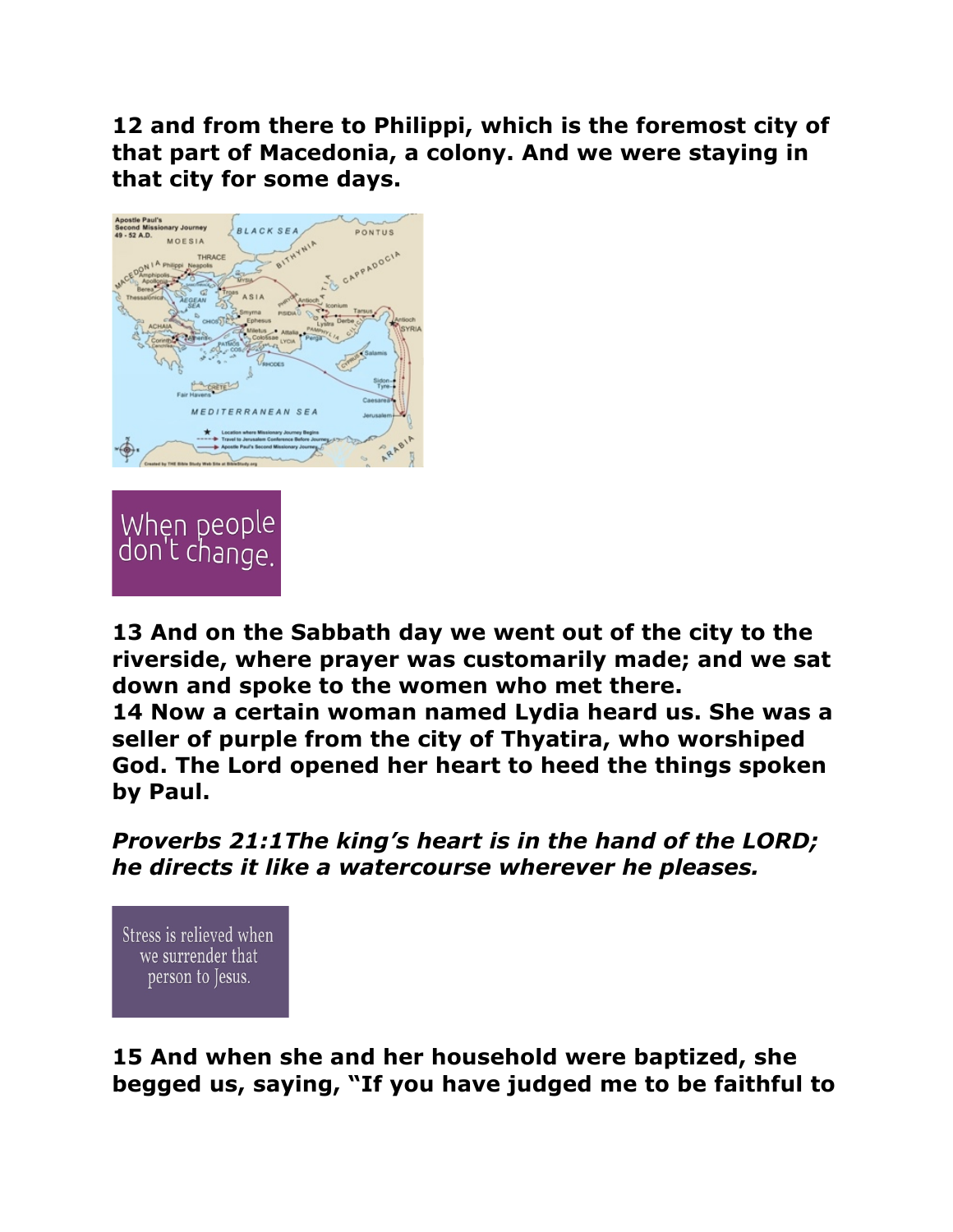**the Lord, come to my house and stay." So she persuaded us.** 



**16 Now it happened, as we went to prayer, that a certain slave girl possessed with a spirit of divination met us, who brought her masters much profit by fortune-telling. 17 This girl followed Paul and us, and cried out, saying, "These men are the servants of the Most High God, who proclaim to us the way of salvation." 18 And this she did for many days. But Paul, greatly annoyed,** 

See the root of why they act the way they do.

## Gary Liederbach- Lead Follower

## **One Direction Community**

**My morning office is the Waffle House. About 3 months ago I went into the Waffle House and I sat down in a chair at the "low bar," the bar you can sit at that is at normal chair height. I did not notice the used coffee cup that was on the bar in the back next to the menu rack in front of the chair I sat in. It belonged to a man I will call Chuck., who happened to have gone outside to smoke a morning cigarette. Chuck is a man who comes frequently to the WH. He is a "rough" and crude man in his late**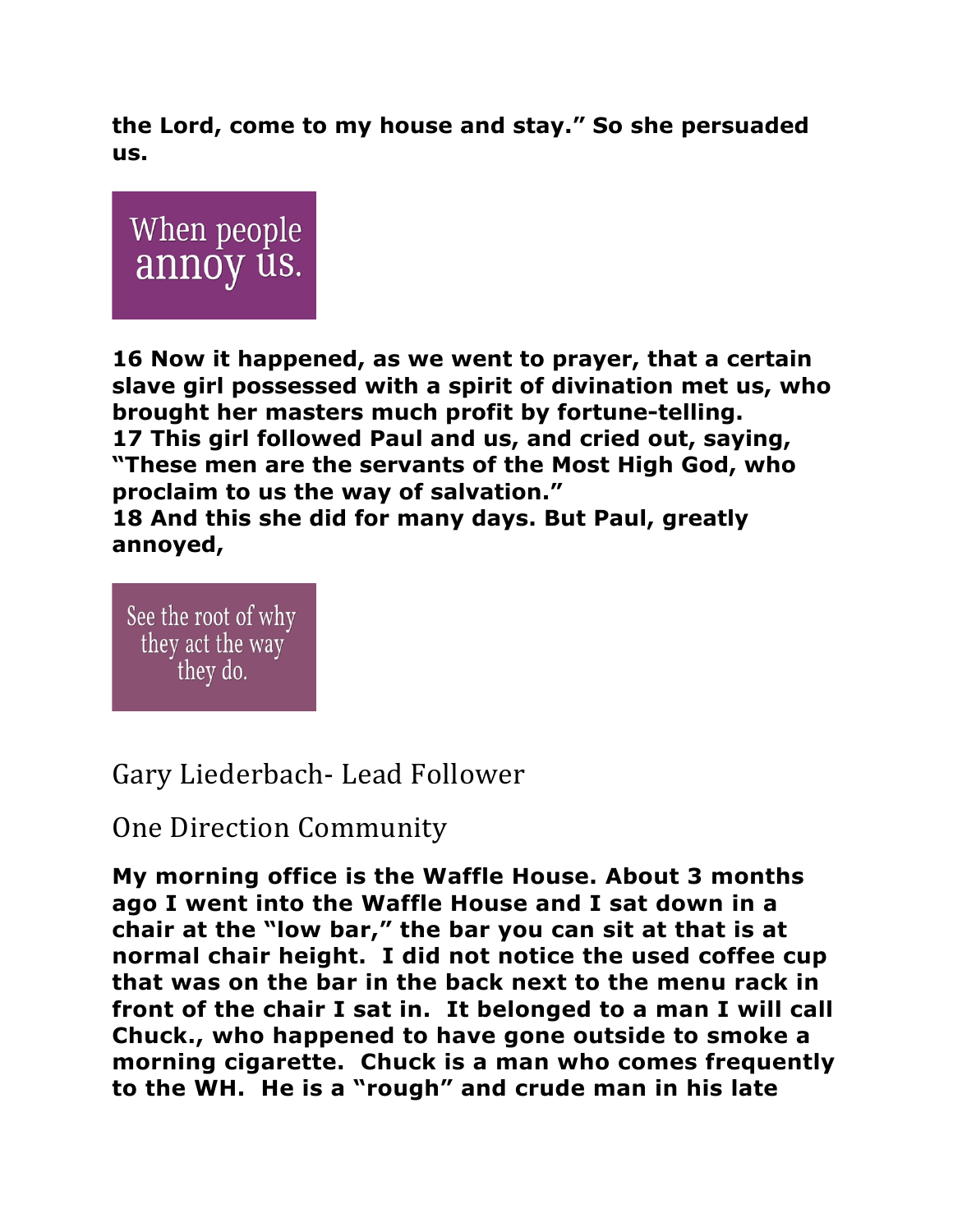**60's. He cusses alot and gives the waitresses and customers a hard time and is sharp with them when he is "in that mood." Chuck walked back into the WH, saw me sitting in "his chair," walked up to me and said coldly "Hey mother \*\*\*\* you are in my seat!" I turned to him and before I could say a word the two waitresses who were standing there almost jumped over the bar and verbally attacked Chuck. One said, "Now you listen here you mother \*\*\*\*this man here is a \*\*\*\*\* man of God and if you ever talk to him like that again I will kick your \*\*\*\*\* The other waitress jumped in, " Ya you \*\*\*, he is my \*\*\*\* pastor! What the \*\*\* is wrong with you.!" Show some \*\*\*\*respect!**

**The waitresses high fived each other and one said to the other. "Sword of the spirit B!" And Chuck turned and walked out.**

**I sat there and processed what had just happened! First, the waitresses have never come to an ODC gathering, though I have invited them many times. And I never told the waitresses I was their pastor.**

**But because of my coming into the Waffle House four or five mornings a week and talking, listening, and praying with them it appears that is how they saw me. The other day the waitresses were talking about how life seemed to be attacking them. I took out my phone and I read to them from Ephesians 6 about the armor of God and explained it to them. And the one waitresses shouting "Sword of the spirit B" shows they were listening and retaining what I told them, I just need to work a little more on their application of that verse!**

**Fast forward to a month ago. I was walking in the Waffle House and Chuck was outside in the front smoking. I said good morning to him as I was walking by and Chuck kind of quietly and nicely (especially for Chuck!) asked if I had a moment. I told him sure and stopped by him. He**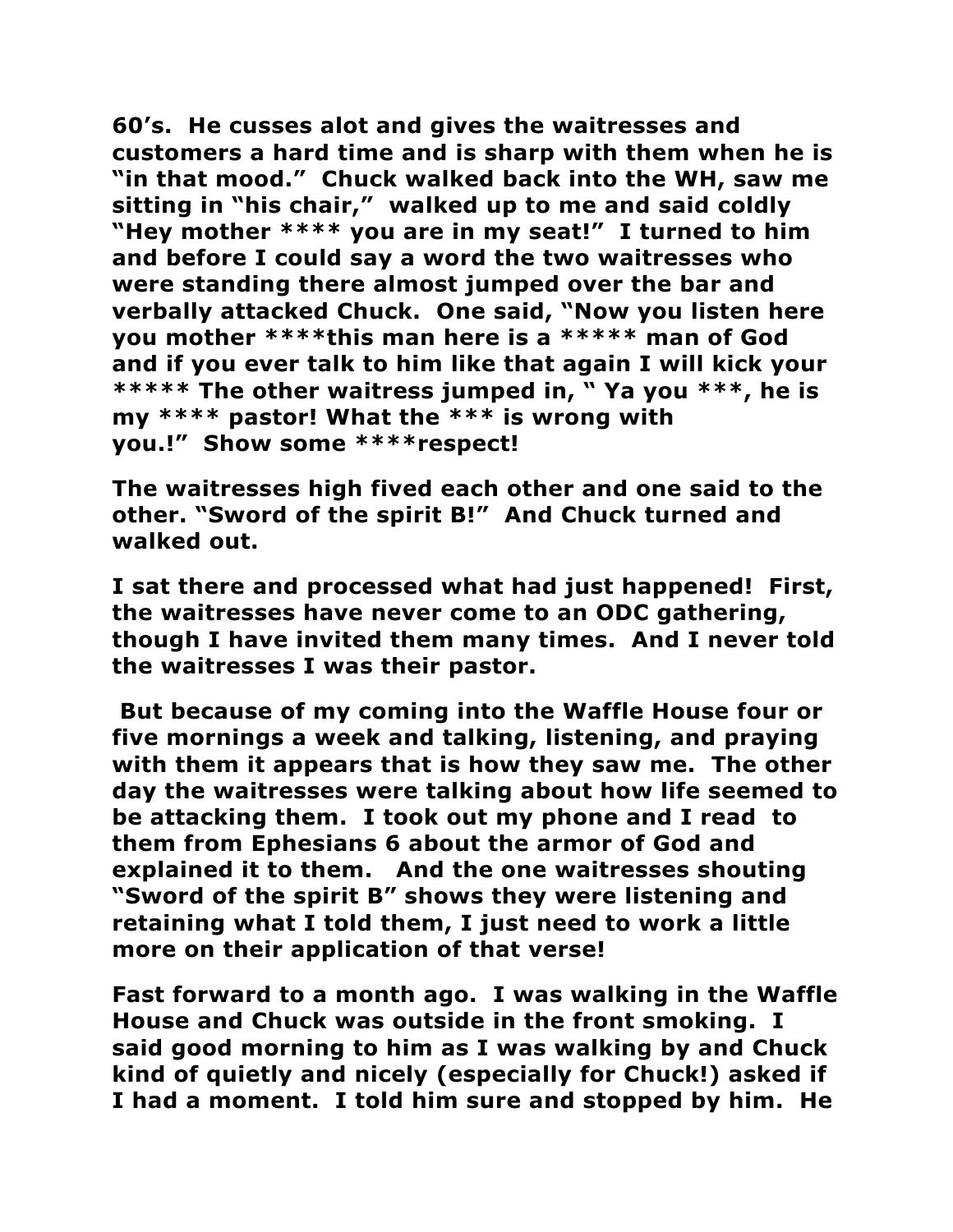**said quietly as he looked at the ground, "I know you are kind of a religious guy and it's not that big of a deal but I was wondering if you would pray for me for something. "I said, "Sure what's up?" And he went on to say that the Doctors think he may have prostrate cancer and he had a test today to confirm it. I said, "of course," but before I could say anything else he opened up and told me a story for about 10 minutes. The short summary of it was that he used to go to church a long time ago and was kind of close to God. Then he was drafted to Vietnam to fight in the war. He said he did some things there he was not proud of, things God could not forgive him for. He said in attacks on villages he shot and killed enemy soldiers who were just kids, also women, and elderly. He saw children killed and witnessed and participated in other atrocities of war. He stopped praying after the war and has never gone back to church since he came back to the states. When I asked to pray with him there he said no, he had to leave, but for me to pray as you feel God will listen.**

**As he walked away my heart both mourned for him and was convicted for me. I had joined in with others at the WH at times commenting on Chuck and his behavior. However, the reason Chuck was an angry, and hurtful man is he was filled with guilt that separated him from God. Guilt from things he did he thought were not forgivable. And I thought, I know and preach that God can forgive anything, I have never put him to "the test" of his forgiveness like Chuck has to. If I was the one looking down an M-16 and watching bullets splatter bodies of kids and women from my gun and trigger I was pulling, the event might make me an even bigger, hateful, guilt filled A than Chuck. It reminded me that people are never the enemy.**

**Fast forward to yesterday morning. I was in the Waffle House at the bar talking with customers and the**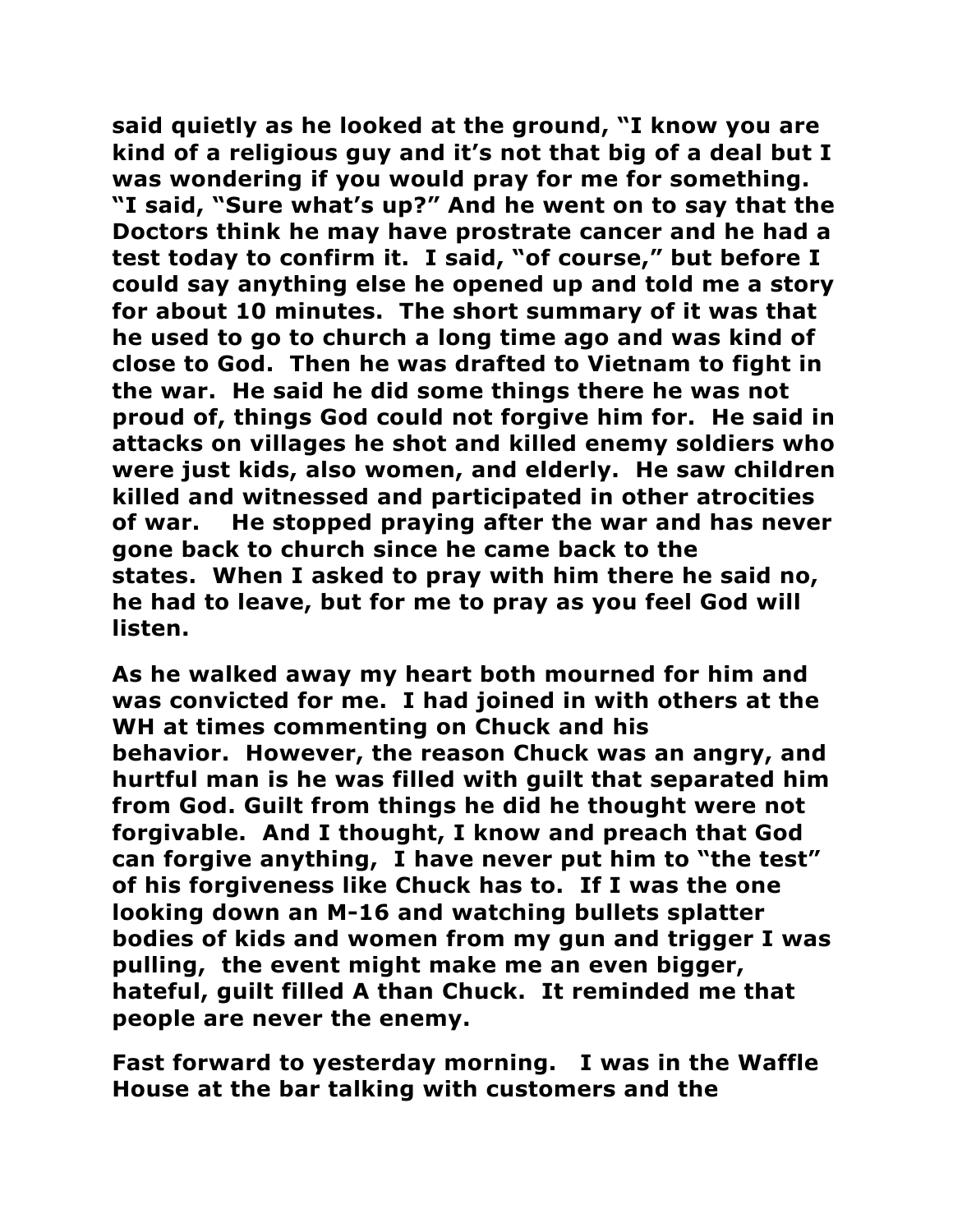**waitresses when Chuck walked in. He walked over to a side bar he never sits in by himself and sat down. No cussing, no loud comments to people as he came in the restaurant. He looked devastated. One of the waitresses said they heard his son had died the previous night. My spirit told me to go sit in the chair next to him and I did.**

**I said good morning to him and he said hey, and his eyes began to fill with tears. I told him I had heard that his son had died and if it was true, and if so I was so sorry. We talked again for 20 minutes.** 

**Summary, he told me his son who was 31 years old and some of his friends, Chuck, and Chucks wife, (his son's mother) were out on the front porch talking. His son told his friends how he had bought a new pistol. They asked to see it. He went into his truck and got it out, removed the clip, and thought the gun was empty. It was not. He came back to the porch and in handing the gun to his friend when somehow it went off and the bullet hit is son in the head from less than 2 feet away. They rushed him to the hospital but he died a few hours after he arrived.**

**Chuck said he and his wife witnessed it. He could not get the sight out of his mind. It reminded him of the war. He had to come home from the hospital and clean his son's blood, hair, and other parts from the side of his house and porch. Tears were flowing down his face. He asked me if this was God's punishment for the kids he killed in Vietnam. I said of course not and we talked awhile. His son had a wife and two kids 8 and 10 years old.**

**After we finished, I went home and my wife and I took the chicken I had grilled for dinner, along with sides, bread and a dessert, and I put it in a box and took it up to the WH. I also wrote a note to the family stating I was praying for them and asking to let me know if I could**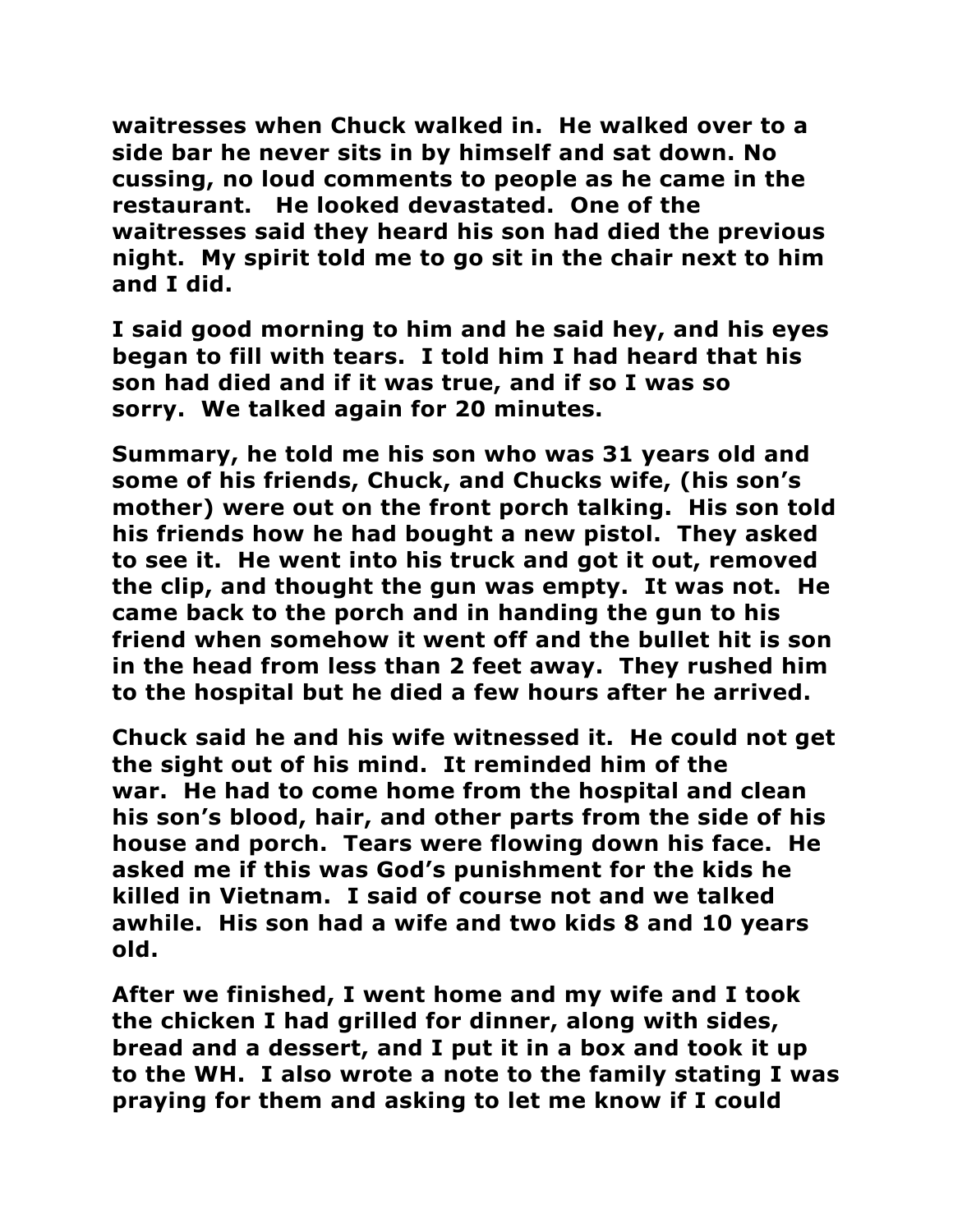**help in anyway with my phone number on it and put it in the box as well. I pulled into the WH just in time as Chuck was walking to his car to leave. I parked, got the box and gave it to him. Chuck teared up again as he took it. He said I did not have to, but I insisted, told him I was praying for him, and I left.**

**Fast forward to today. I received a call today from Chuck. He thanked me for the food. He then said he and his family do not have any money. They are getting the cheapest cremation they can, and just going to do a remembrance service at their home. Their family does not attend a church, they do not know many church people, let alone preachers, and he asked if I would be willing to come to their house and share from the Bible and some words over their son and their family. I told him I would be honored to.**

**"I have been going to the Waffle House regularly for over 3 years now. Sometimes I wondered if I needed to continue going. Only one or two people, employees or customers, have ever came to an ODC gathering. So if you go by traditional church metrics, my time investment has not led to "church" growth or increased "numbers in the pews." It has not resulted in one penny going into our offertory plate or pastor support. Yet God reminded me of my prayer I say to him every morning, which is, "God, please send me today the ones that no one else wants."**

**No one wanted Chuck, even I found it hard to be around him. But God through just being faithful has given me an amazing opportunity; to be welcomed into his house; a house, a circle of family and friends that no other pastor has ever been invited into, and share the love of God with them. And that is my heart's desire, not to see them as an "evangelists projector opportunity" but a family in**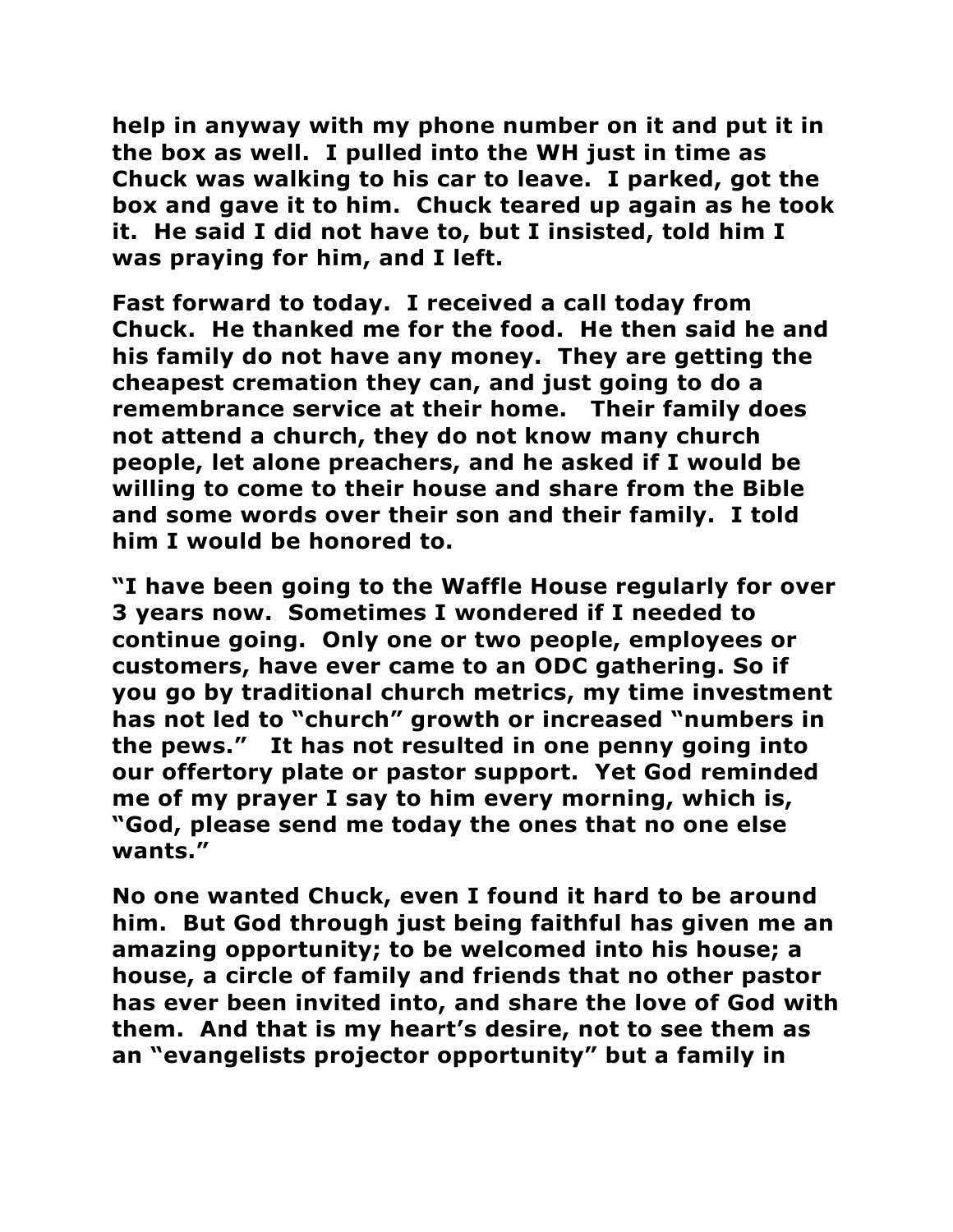**pain that simply needs the love of God, and to love them. I pray I may honor this.**

**My ODC family, I pray today you will be led by the Holy Spirit not to seek and enter into some structured ministry with people, but just simply enter into life and the lives of people. That in your daily set schedule you will allow and come to expect, even long for interruptions from two things: God and people.**

**18 And this she did for many days. But Paul, greatly annoyed,** 

**turned and said to the spirit, "I command you in the name of Jesus Christ to come out of her." And he came out that very hour.**



**19 But when her masters saw that their hope of profit was gone, they seized Paul and Silas and dragged them into the marketplace to the authorities.** 

**20 And they brought them to the magistrates, and said, "These men, being Jews, exceedingly trouble our city; 21 and they teach customs which are not lawful for us,** 

**being Romans, to receive or observe."** 

**22 Then the multitude rose up together against them; and the magistrates tore off their clothes and commanded them to be beaten with rods.** 

**23 And when they had laid many stripes on them, they threw them into prison, commanding the jailer to keep them securely.** 

**24 Having received such a charge, he put them into the inner prison and fastened their feet in the stocks.**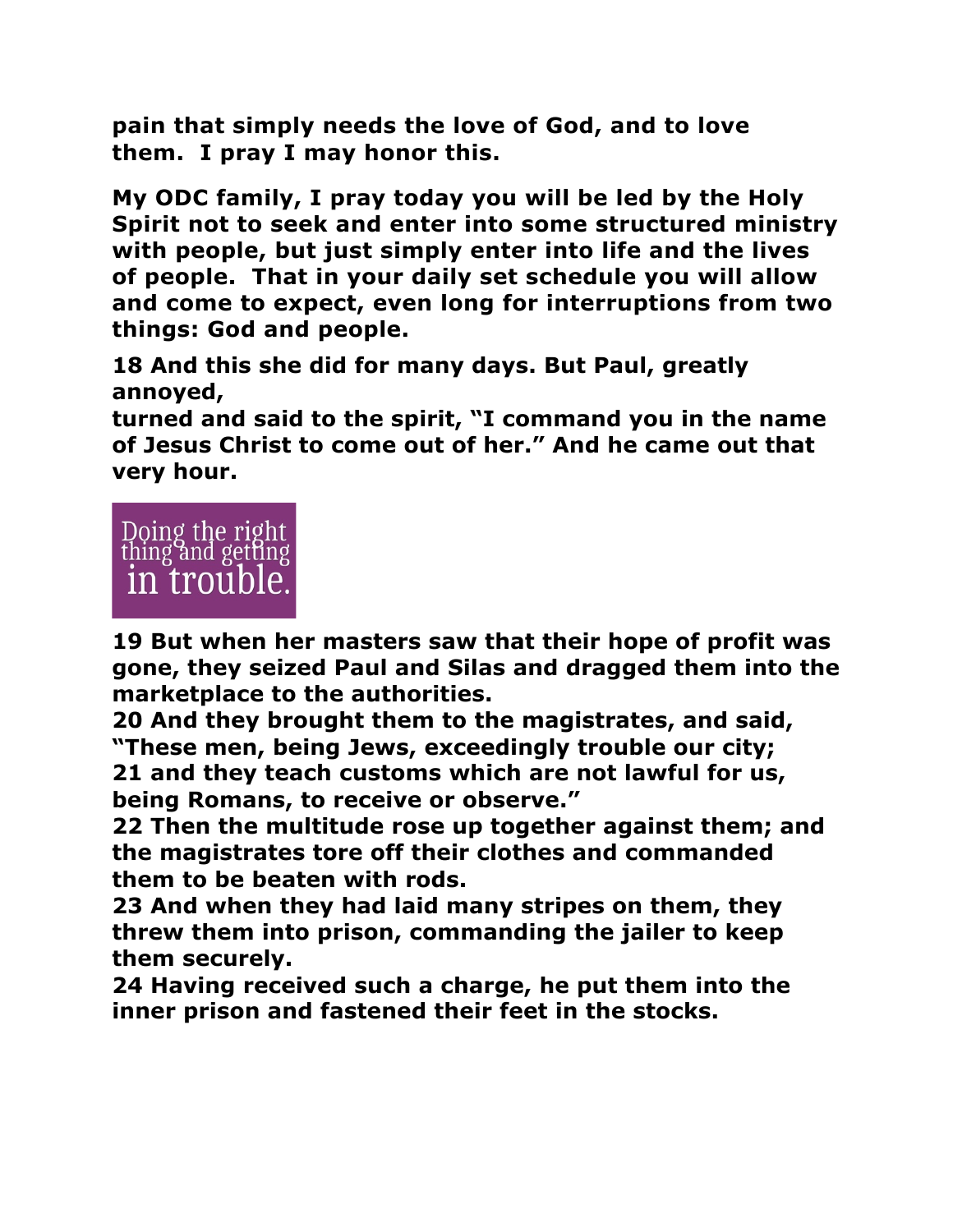

**25 But at midnight Paul and Silas were praying and singing hymns to God, and the prisoners were listening to them.** 

**Comments about Paul in the Philippian Jail from "Desire," by Vesta Mangun, p. 15-16**

**One of the greatest stories ever written was when Paul and Silas were in Philippi, with swollen ankles, bleeding backs, beaten with rods, in a rat infested inner prison.**

**Apparently that is a good platform for revival. Apparently that is a good time to write history.**

**Do you hear them grumbling?**

**Do you hear them criticizing everybody else?**

**Do you hear them running everybody else down?**

**Do you hear them talking or complaining?**

**-Paul said, "We will not look at our difficulties. We will not measure the height of these walls, neither will we look at any of this." The inner prison was indescribable, but Paul said, "I will remember the Lord God who split the Red Sea and He is the God of the cloud and the fire."**

**-"I know that I cannot curse the darkness, there is only one thing that can take care of the darkness. I will light a little torch. Let's sing. I know that it is midnight, but I am going to use everything I have. My hands are in stocks. My feet are in bonds. I'm beaten but I can wiggle my fingers and toes. I have a mouth. I am not going to wait for big things. I am not going to wait for the moment."**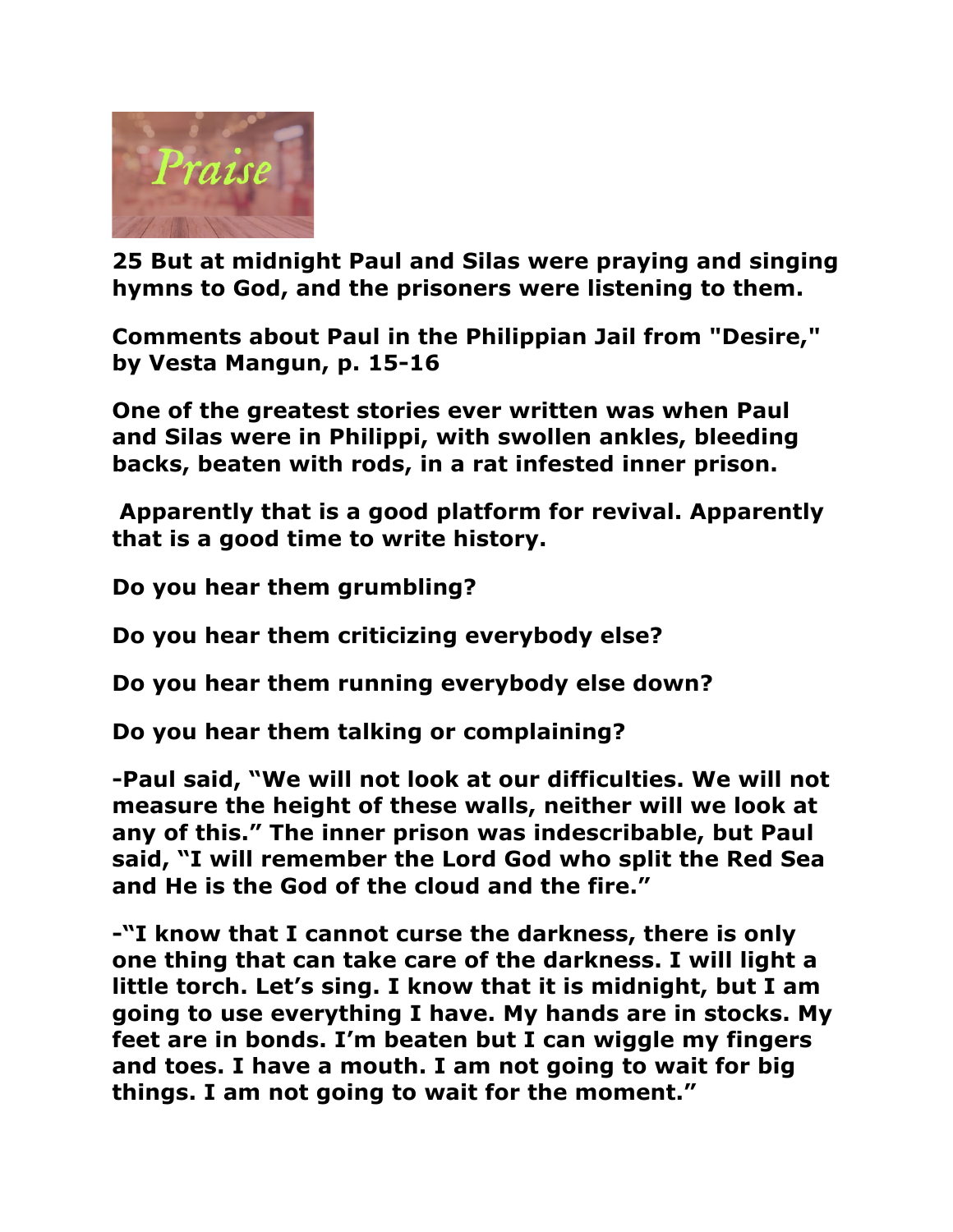**-They turned a place of torture into a cathedral of triumph and set the city and continent ablaze. The man responsible was a handcuffed man, a chained man, but he pushed back the horizon. Write history even if it is not time to write history. Bound, contemptible, weak physically, yet he shook the Roman Empire. It was this little man who said, "None of these things move me!"**



**26 Suddenly there was a great earthquake, so that the foundations of the prison were shaken; and immediately all the doors were opened and everyone's chains were loosed.** 

**27 And the keeper of the prison, awaking from sleep and seeing the prison doors open, supposing the prisoners had fled, drew his sword and was about to kill himself.** 

**28 But Paul called with a loud voice, saying, "Do yourself no harm, for we are all here."** 

**29 Then he called for a light, ran in, and fell down trembling before Paul and Silas.** 

**30 And he brought them out and said, "Sirs, what must I do to be saved?"** 

**31 So they said, "Believe on the Lord Jesus Christ, and you will be saved, you and your household."** 

**32 Then they spoke the word of the Lord to him and to all who were in his house.** 

**33 And he took them the same hour of the night and washed their stripes. And immediately he and all his family were baptized.**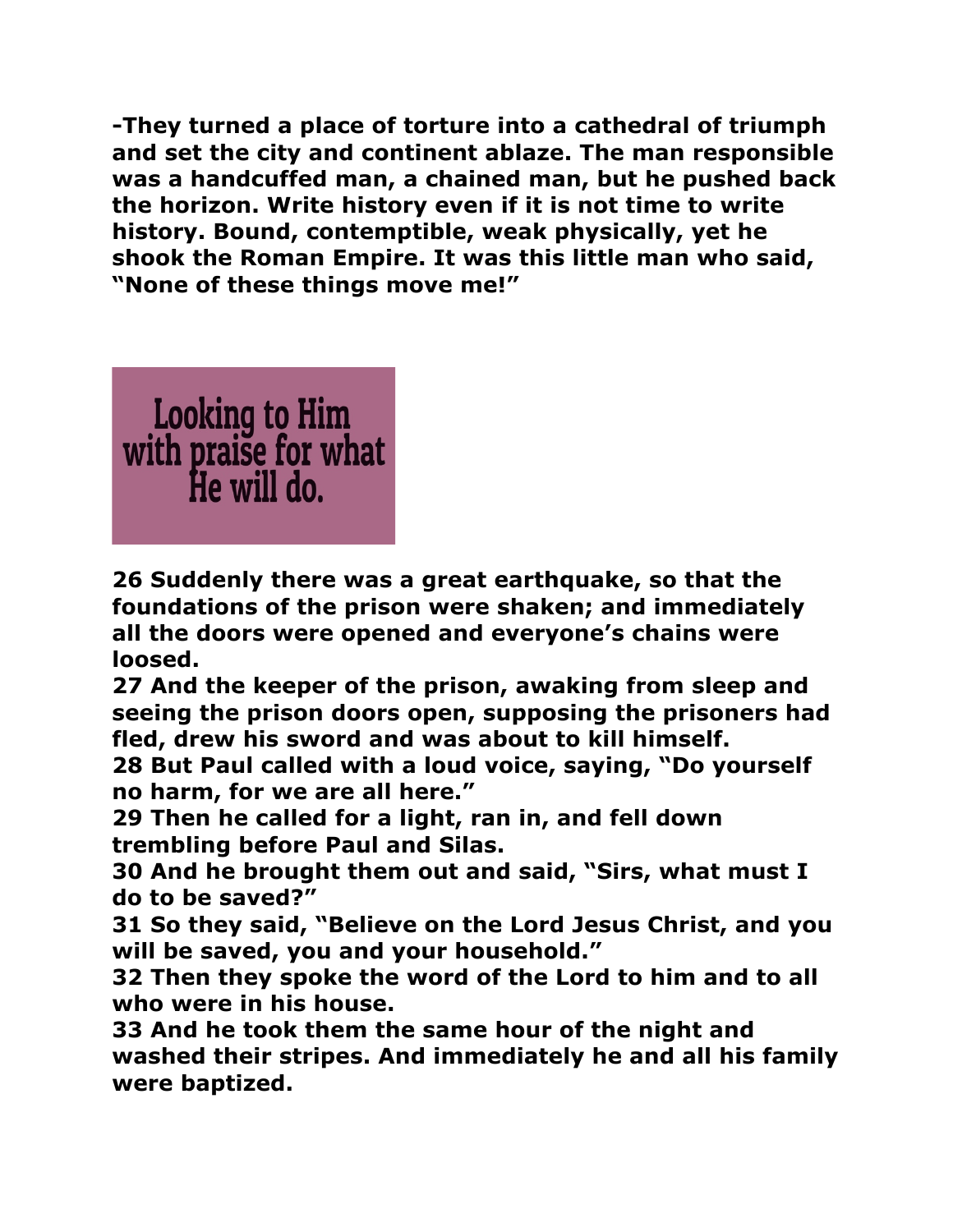**34 Now when he had brought them into his house, he set food before them; and he rejoiced, having believed in God with all his household.** 



**35 And when it was day, the magistrates sent the officers, saying, "Let those men go."** 

**36 So the keeper of the prison reported these words to Paul, saying, "The magistrates have sent to let you go. Now therefore depart, and go in peace."** 

**37 But Paul said to them, "They have beaten us openly, uncondemned Romans, and have thrown us into prison. And now do they put us out secretly? No indeed! Let them come themselves and get us out."** 

**38 And the officers told these words to the magistrates, and they were afraid when they heard that they were Romans.** 

**39 Then they came and pleaded with them and brought them out, and asked them to depart from the city. 40 So they went out of the prison and entered the house of Lydia; and when they had seen the brethren, they encouraged them and departed.** 

## **Acts 17**

**1 Now when they had traveled through Amphipolis and Apollonia, they came to Thessalonica, where there was a synagogue of the Jews.** 

**1 Samuel 30:1–8 (NASB95)**

**1 Then it happened when David and his men came to Ziklag on the third day, that the Amalekites had made a**